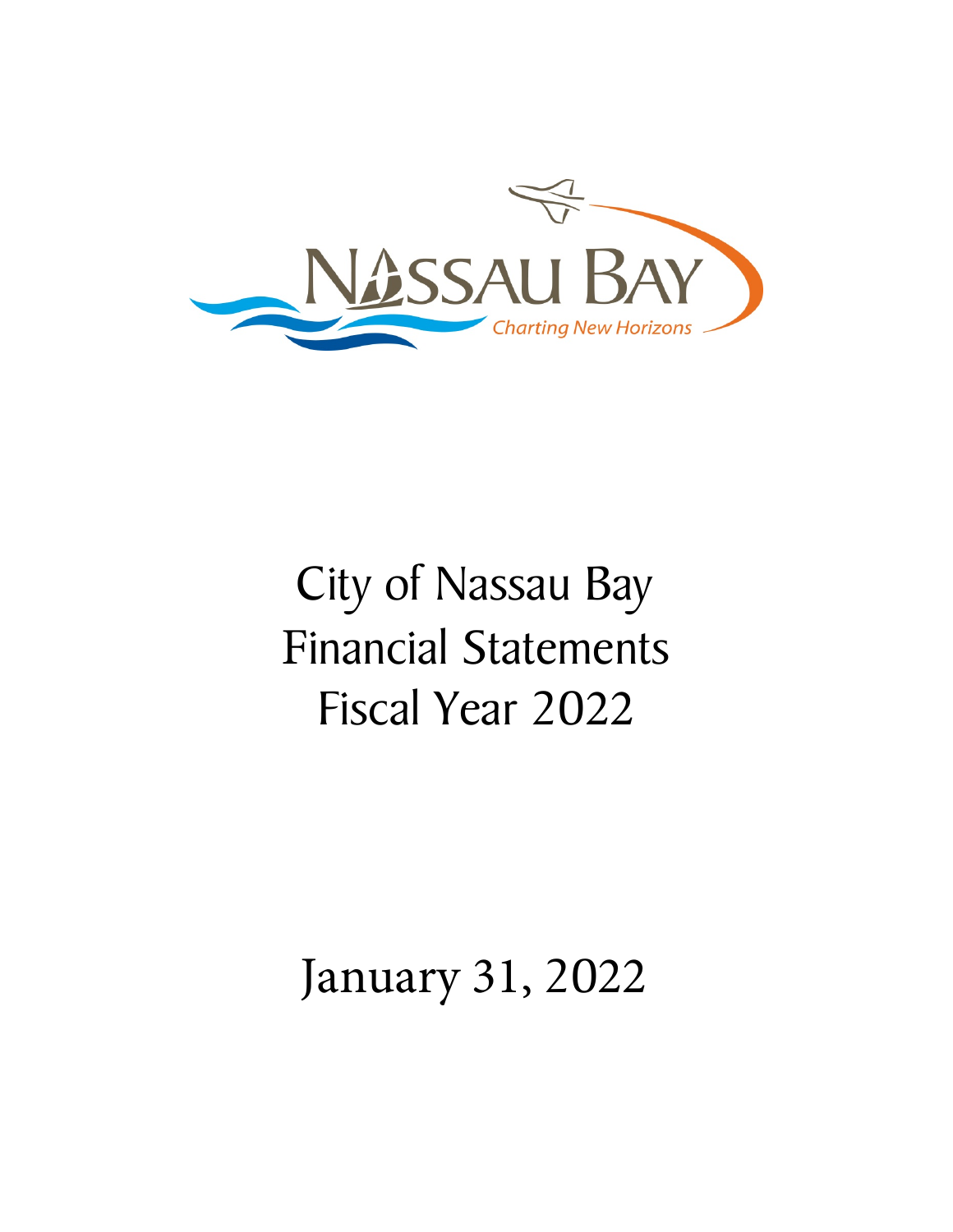#### **City of Nassau Bay Fiscal Year 2022**

## **Summary Financial Report**

**January-2022 (33% of the fiscal year completed)**

|                                              | <b>FY22</b>   | <b>FY22</b>   | Percent  | 5-Year Avg |
|----------------------------------------------|---------------|---------------|----------|------------|
|                                              | Adopted       | 12 Month      | Received | January    |
| No. Department                               | <b>Budget</b> | <b>Actual</b> | or Spent | each year  |
| <b>General Fund Revenue:</b>                 |               |               |          |            |
| <b>Property Taxes</b>                        | 3,649,670     | 2,778,406     | 76%      | 85%        |
| Franchise Fees                               | 440,000       | 57,785        | 13%      | 14%        |
| Sales Taxes                                  | 595,080       | 114,493       | 19%      | 17%        |
| Permits and Fees                             | 233,400       | 75,974        | 33%      | 42%        |
| Fines                                        | 86,010        | 35,785        | 42%      | 30%        |
| <b>Ambulance Fees</b>                        | 309,700       | 108,703       | 35%      | 44%        |
| <b>Other Revenue</b>                         | 379,160       | 124,673       | 33%      | 29%        |
| <b>Insurance Claims &amp; Rebates</b>        | 3,000         |               | 0%       | 4%         |
| Interest on Investments                      | 4,000         | 6,616         | 165%     | 28%        |
| From Other Funds                             | 149,960       | 37,490        | 25%      | 25%        |
| <b>Total Current Revenue</b>                 | 5,849,980     | 3,339,924     | 57%      | 61%        |
| Transfers (To) From                          |               |               | 0%       | 0%         |
| Equity                                       | 678,030       |               | 0%       | 0%         |
| <b>Total Revenue Budget</b>                  | 6,528,010     | 3,339,924     | 51%      | 56%        |
| <b>General Fund Department Expenditures:</b> |               |               |          |            |
| 1 General & Administrative                   | 1,433,360     | 457,531       | 32%      | 29%        |
| 2 Building Department                        | 272,490       | 62,459        | 23%      | 25%        |
| 3 Emergency Management                       | 39,060        | 7,297         | 19%      | 24%        |
| 4 Fire Department                            | 366,830       | 120,243       | 33%      | 26%        |
| 5 Public Works                               | 568,810       | 158,226       | 28%      | 29%        |
| 6 Parks and Recreation                       | 400,740       | 103,752       | 26%      | 27%        |
| 7 Police Department                          | 1,626,910     | 540,033       | 33%      | 28%        |
| 8 Sanitation & Recycling                     | 243,210       | 60,710        | 25%      | 25%        |
| 9 Animal Control                             | 33,700        | 10,767        | 32%      | 31%        |
| 10 Contingency                               | 160,000       | 25,722        | 16%      | 17%        |
| 11 Information Services                      | 367,690       | 142,155       | 39%      | 29%        |
| 12 Municipal Court                           | 128,940       | 37,521        | 29%      | 29%        |
| 13 Emergency Medical Service                 | 592,780       | 192,541       | 32%      | 31%        |
| 14 Fire Marshal                              | 67,230        | 15,075        | 22%      | 20%        |
| 15 Planning & Development                    | 1,000         |               | 0%       | 7%         |
| 17 Conference Center                         | 225,260       | 58,788        | 26%      | 26%        |
| <b>Total General Fund Expenditures</b>       | 6,528,010     | 1,992,819     | 31%      | 28%        |
| Water & Sewer Fund Revenue:                  |               |               |          |            |
| <b>Water Sales</b>                           | 1,355,180     | 252,956       | 19%      | 20%        |
| Sewer Charges                                | 1,230,080     | 231,661       | 19%      | 19%        |
| <b>Other Charges</b>                         | 616,900       | 40,367        | 7%       | 74%        |
| <b>Total Current Revenue</b>                 | 3,202,160     | 524,983       | 16%      | 36%        |
| Equity                                       | 3,710,210     |               | 0%       | 0%         |
| <b>Total W&amp;S Revenue Budget</b>          | 6,912,370     | 524,983       | 8%       | 38%        |
| <b>W&amp;S Fund Department Expenditures:</b> |               |               |          |            |
| 1 General & Administrative - Water & Sewer   | 1,441,130     | 510,442       | 35%      | 31%        |
| 2 Water Department                           | 3,471,580     | 253,897       | 7%       | 12%        |
| 3 Sewer Department                           | 1,654,660     | 104,074       | 6%       | 17%        |
| 4 Debt Service & Depreciation                | 345,000       | 167,132       | 48%      | 60%        |
| <b>Total W&amp;S Fund Expenditures</b>       | 6,912,370     | 1,035,545     | 15%      | 26%        |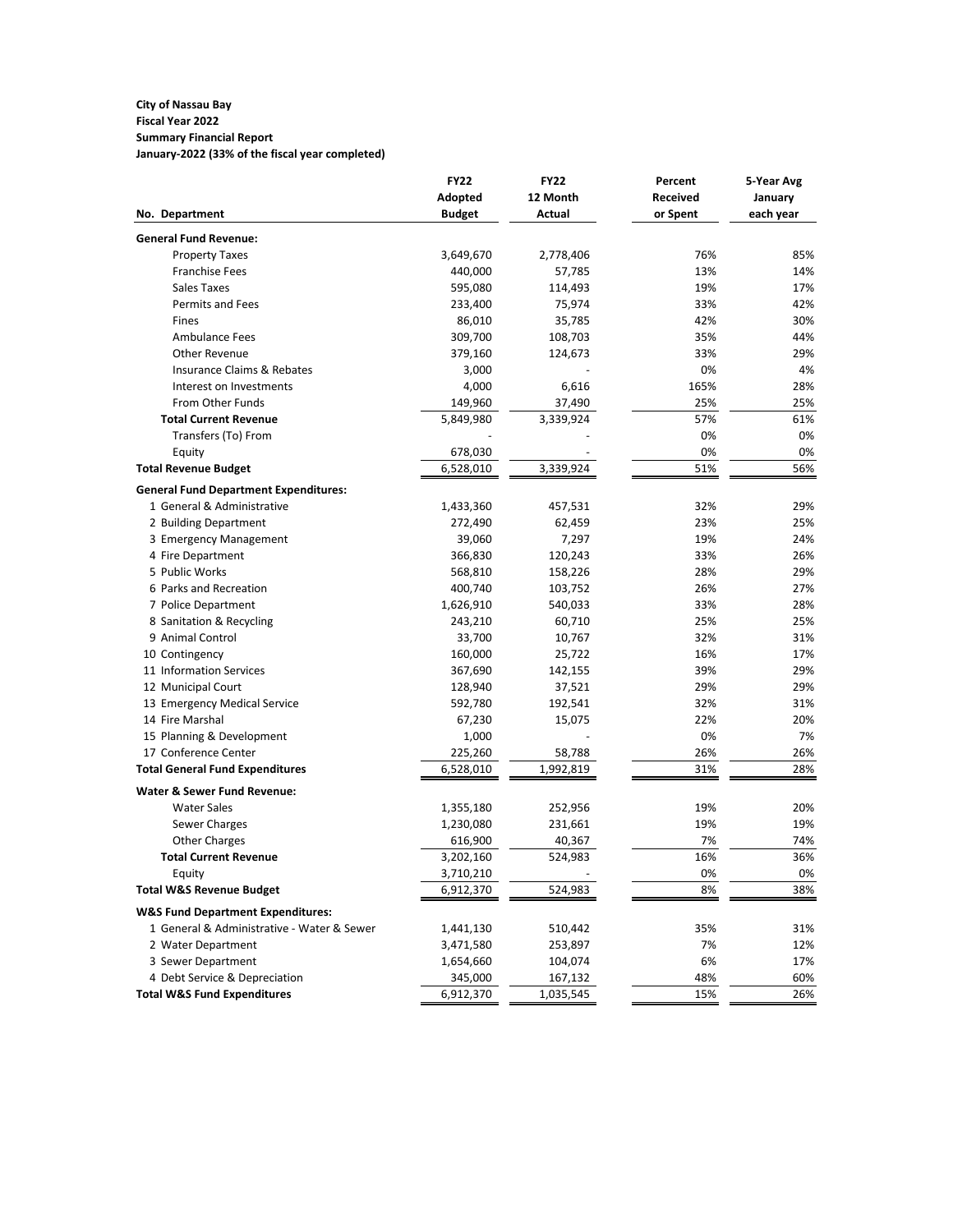## **City of Nassau Bay**

#### **Fiscal Year 2022 Summary Financial Report**

**January-2022 (33% of the fiscal year completed)**

|                                   | <b>FY22</b>   | <b>FY22</b> | Percent         | 5-Year Avg |
|-----------------------------------|---------------|-------------|-----------------|------------|
|                                   | Adopted       | 12 Month    | <b>Received</b> | January    |
| No. Department                    | <b>Budget</b> | Actual      | or Spent        | each year  |
| Debt Service Fund - 04            |               |             |                 |            |
| Total Revenue + Equity            | 991,890       | 451,534     | 46%             | 38%        |
| <b>Total Expenditures</b>         | 991,890       | 905,313     | 91%             | 84%        |
| <b>Tourism Fund - 06</b>          |               |             |                 |            |
| Total Revenue + Equity            | 901,470       | 216,485     | 24%             | 15%        |
| <b>Total Expenditures</b>         | 901,470       | 337,966     | 37%             | 13%        |
| Special Revenue & Grant Fund - 07 |               |             |                 |            |
| Total Revenue + Equity            | 5,877,030     | 220,931     | 4%              | 14%        |
| <b>Total Expenditures</b>         | 5,877,030     | 208,306     | 4%              | 21%        |
| <b>Street Sales Tax Fund - 10</b> |               |             |                 |            |
| Total Revenue + Equity            | 800,000       | 30,295      | 4%              | 7%         |
| <b>Total Expenditures</b>         | 800,000       | 9,477       | 1%              | 17%        |
| Capital Projects Fund - 09        |               |             |                 |            |
| Total Revenue + Equity            | 2,733,100     | 137,200     | 5%              | 6%         |
| <b>Total Expenditures</b>         | 2,733,100     | 123,639     | 5%              | 20%        |
| <b>Total Nassau Bay Budget</b>    | 24,743,870    | 4,613,065   | 19%             | 27%        |

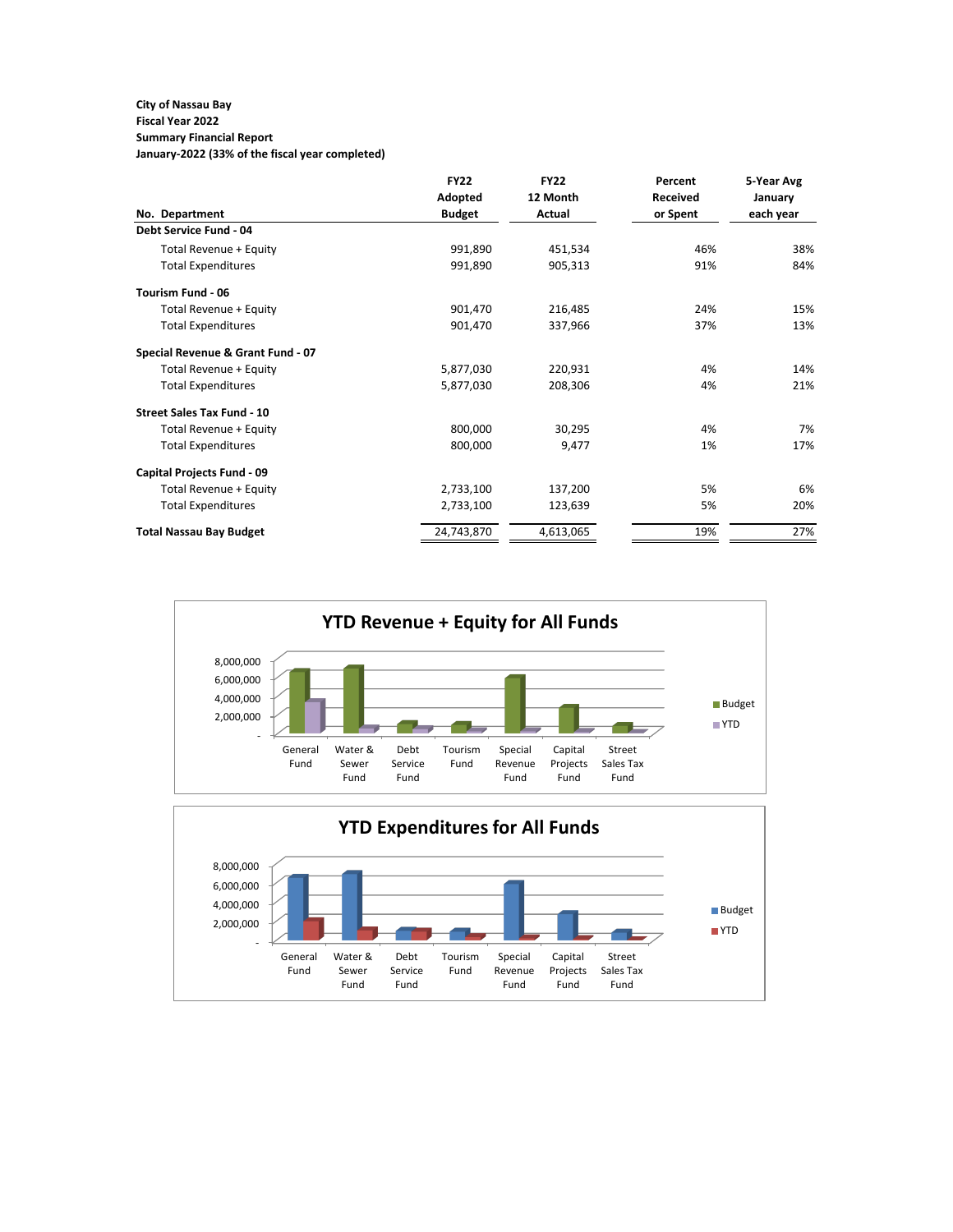#### **City of Nassau Bay Fiscal Year 2022 Summary Financial Report January-2022 (33% of the fiscal year completed)**

|                                                                | <b>FY22</b>      | <b>FY22</b>      | Percent  | 5-Year Avg |  |
|----------------------------------------------------------------|------------------|------------------|----------|------------|--|
|                                                                | Adopted          | 12 Month         | Received | January    |  |
| No. Department                                                 | <b>Budget</b>    | Actual           | or Spent | each year  |  |
| <b>Combined Operating Funds Report:</b>                        |                  |                  |          |            |  |
| <b>Operating Revenue:</b>                                      |                  |                  |          |            |  |
| General Fund                                                   | 5,849,980        | 3,339,924        | 57%      | 61%        |  |
| Water & Sewer Fund                                             | 3,202,160        | 524,983          | 16%      | 36%        |  |
| <b>Tourism Fund</b>                                            | 606,000          | 216,485          | 36%      | 25%        |  |
| Special Revenue Fund                                           | 5,802,200        | 220,931          | 4%       | 13%        |  |
| <b>Total Revenue</b>                                           | 15,460,340       | 4,302,323        | 28%      | 41%        |  |
| (Increase)/Decrease in Balance Forward Yr/Yr                   |                  |                  |          |            |  |
| <b>General Fund</b>                                            | 678,030          |                  | 0%       | 0%         |  |
| Water & Sewer Fund                                             | 3,710,210        |                  | 0%       | 0%         |  |
| <b>Tourism Fund</b>                                            | 295,470          |                  | 0%       | 0%         |  |
| Special Revenue Fund                                           | 74,830           |                  | 0%       | 0%         |  |
| <b>Total Balance Forward</b>                                   | 4,758,540        |                  | 0%       | 0%         |  |
| <b>Total Operating Rev &amp; Bal Forward</b>                   | 20,218,880       | 4,302,323        | 21%      | 40%        |  |
|                                                                |                  |                  |          |            |  |
| <b>Operating Expenditures:</b>                                 |                  |                  |          |            |  |
| General Fund                                                   | 6,528,010        | 1,992,819        | 31%      | 28%        |  |
| Water & Sewer Fund                                             | 6,912,370        | 1,035,545        | 15%      | 26%        |  |
| <b>Tourism Fund</b>                                            | 901,470          | 337,966          | 37%      | 13%        |  |
| Special Revenue Fund                                           | 5,877,030        | 208,306          | 4%       | 21%        |  |
| <b>Total Operating Expenditures</b>                            | 20,218,880       | 3,574,635        | 18%      | 24%        |  |
| <b>Combined Capital Assets Funds:</b>                          |                  |                  |          |            |  |
| <b>Capital Assets Funds Revenue:</b>                           |                  |                  |          |            |  |
| Debt Service Fund                                              | 963,320          | 451,534          | 47%      | 39%        |  |
| Sales Tax Streets Fund                                         | 148,000          | 30,295           | 20%      | 20%        |  |
| Capital Projects Fund                                          | 566,740          | 137,200          | 24%      | 8%         |  |
| Total                                                          | 1,678,060        | 619,029          | 37%      | 21%        |  |
| (Increase)/Decrease in Balance Forward Yr/Yr                   |                  |                  |          |            |  |
| Debt Service Fund                                              | 28,570           |                  | 0%       | 0%         |  |
| Sales Tax Streets Fund                                         | 652,000          |                  | 0%       | 0%         |  |
| Capital Projects Fund                                          | 2,166,360        |                  | 0%       | 0%         |  |
| <b>Total Balance Forward</b>                                   | 2,846,930        |                  | 0%       | 0%         |  |
| <b>Total Capital Assets Funds Revenue</b>                      | 4,524,990        | 619,029          | 14%      | 15%        |  |
|                                                                |                  |                  |          |            |  |
| <b>Capital Assets Funds Expenditures:</b><br>Debt Service Fund | 991,890          |                  |          |            |  |
| Sales Tax Streets Fund                                         | 800,000          | 905,313          | 91%      | 84%        |  |
| Capital Projects Fund                                          | 2,733,100        | 9,477<br>123,639 | 1%<br>5% | 17%<br>20% |  |
| <b>Total Capital Assets Expenditures</b>                       | 4,524,990        | 1,038,430        | 23%      | 38%        |  |
|                                                                |                  |                  |          |            |  |
| <b>Total Nassau Bay Budget</b>                                 | 24,743,870       | 4,613,065        | 19%      | 27%        |  |
| <b>End of Year Reserves - Budget</b>                           | <b>Operating</b> |                  |          |            |  |
| General Fund                                                   | 1,660,969        |                  |          |            |  |
| Water & Sewer Fund                                             | 1,069,877        |                  |          |            |  |
| <b>Tourism Fund</b>                                            | 1,308,085        |                  |          |            |  |
| Special Revenue Fund                                           | (61, 954)        |                  |          |            |  |
| <b>Total Operating End of Year Reserves - Budget</b>           | 3,976,977        |                  |          |            |  |
| <b>End of Year Reserves - Budget</b>                           | Capital          |                  |          |            |  |
| Debt Service Fund                                              | 91,224           |                  |          |            |  |
| Sales Tax Streets Fund                                         | 244,066          |                  |          |            |  |
| Capital Projects Fund                                          | 474,456          |                  |          |            |  |
| <b>Total Capital End of Year Reserves - Budget</b>             | 809,746          |                  |          |            |  |
| <b>Total End of Year Reserves - Budget</b>                     | 4,786,723        |                  |          |            |  |
|                                                                |                  |                  |          |            |  |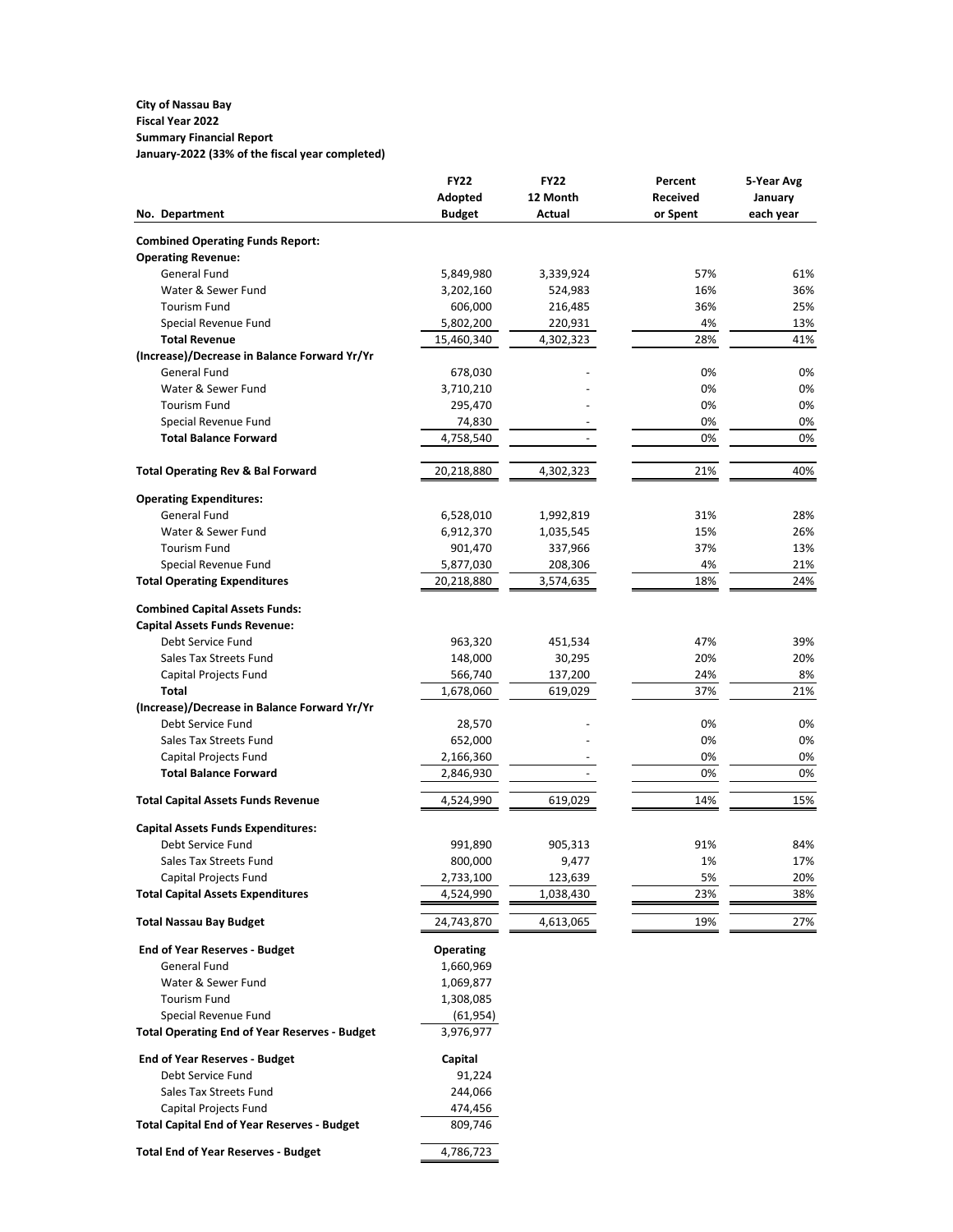### **January 31, 2022**

| <b>TexPool Investments</b> |    |                                |    |                  |          |                          |             |          |    |                                  |  |  |
|----------------------------|----|--------------------------------|----|------------------|----------|--------------------------|-------------|----------|----|----------------------------------|--|--|
| Fund                       |    | <b>Investments</b><br>1/1/2022 |    | <b>Additions</b> | Interest |                          | Withdrawals |          |    | <b>Investments</b><br>01/31/2022 |  |  |
| General Fund               | \$ | 6,090.83                       | \$ | 3,000.00         | \$       | 0.26                     | \$          | ä.       | \$ | 9,091.09                         |  |  |
| Water & Sewer Fund         | \$ | 4,494.54                       | \$ | ۰                | \$       | 0.13                     | \$          |          | \$ | 4,494.67                         |  |  |
| Debt Service Fund          | \$ | 4,725.52                       | \$ | ٠                | \$       | 0.13                     | \$          | ۰.       | \$ | 4,725.65                         |  |  |
| Tourism Fund               | \$ | 91.63                          | \$ | ٠                | \$       | ٠                        | \$          | ä.       | \$ | 91.63                            |  |  |
| Special Rev. & Grants      | \$ | 2.64                           | \$ | ٠                | \$       | ٠                        | \$          | ٠        | \$ | 2.64                             |  |  |
| Capital Projects Fund      | \$ | 102.51                         | \$ | ٠                | \$       | $\overline{\phantom{0}}$ | \$          | ۰        | \$ | 102.51                           |  |  |
| <b>Street Sales Tax</b>    | \$ | 21.76                          | \$ | ÷.               | \$       | ä.                       | \$          | ä.       | \$ | 21.76                            |  |  |
| Sub-Total                  | \$ | 15,529.43                      | \$ | 3,000.00         | \$       | 0.52                     | \$          |          | \$ | 18,529.95                        |  |  |
| Nassau Bay Economic        |    |                                |    |                  |          |                          |             |          |    |                                  |  |  |
| Development Corporation    | \$ | 125,776.44                     | \$ | 30,034.09        | \$       | 4.44                     | \$          | 3,000.00 | \$ | 152,814.97                       |  |  |
| TWDB 2020 Escrow           | \$ | 2,615,882.12                   | \$ | ٠                | \$       | 83.49                    | \$          | ۰.       | \$ | 2,615,965.61                     |  |  |
| TIRZ Revenue - RDA Equity  | \$ |                                | \$ | ٠                | \$       | ٠                        | \$          | ä.       | \$ |                                  |  |  |
| Sub-Total                  | \$ | 2,741,658.56                   | \$ | 30,034.09        | \$       | 87.93                    | \$          | 3,000.00 | \$ | 2,768,780.58                     |  |  |
|                            |    |                                |    |                  |          |                          |             |          |    |                                  |  |  |
| <b>TexPool Grand Total</b> | \$ | 2,757,187.99                   | \$ | 33,034.09        | \$       | 88.45                    | \$          | 3,000.00 | \$ | 2,787,310.53                     |  |  |

Texpool's weighted average maturity (\*) was 44 days and the average interest rate was .0381%.

*(\*) TexPool WAM Days (2) To arrive at weighted average maturity, the maturity of floating rate and variable rate securities* 

 *was deemed to be the final maturity of such securities.*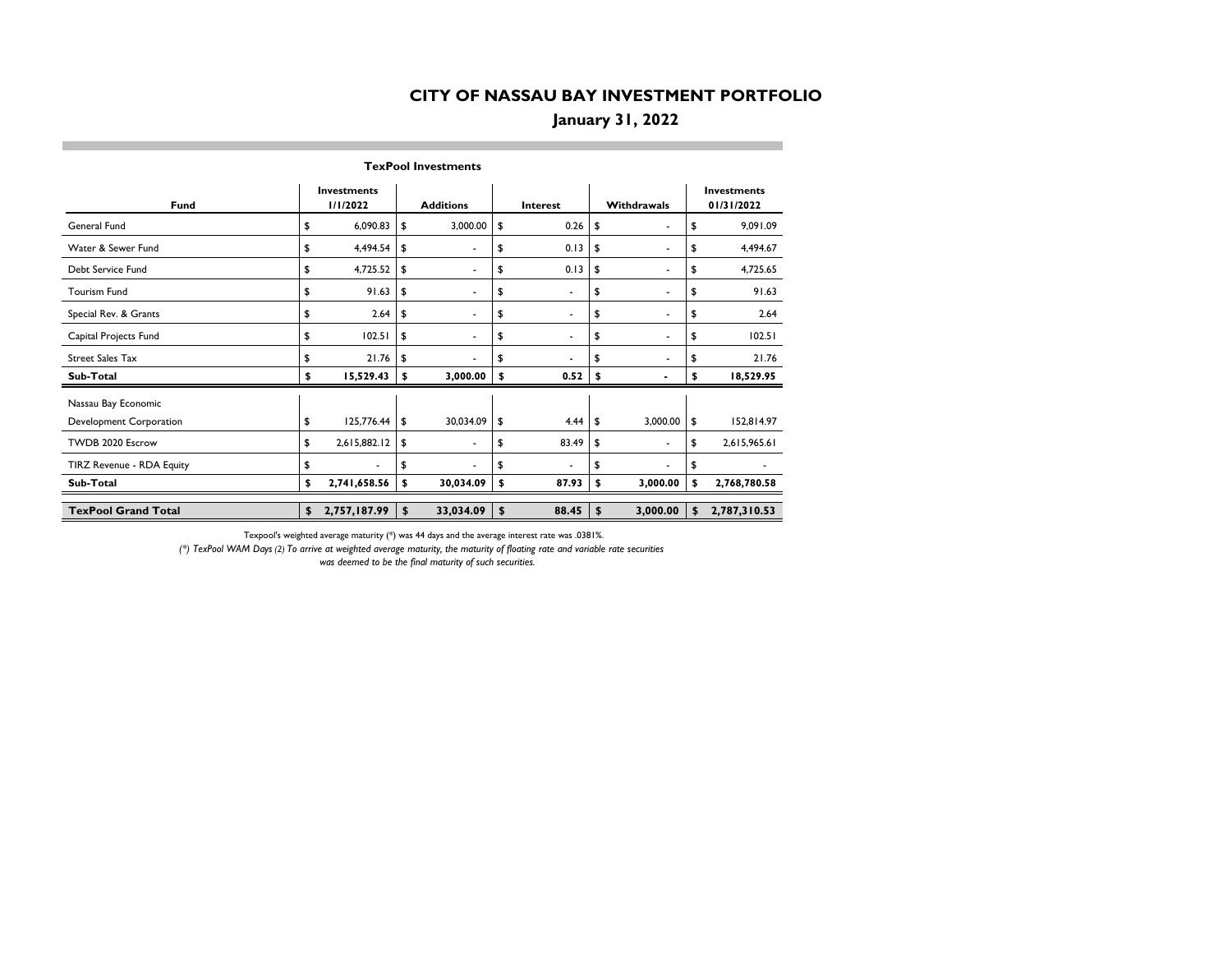### **January 31, 2022**

| <b>Logic Investments</b>  |    |                                |    |                  |          |                          |    |                          |    |                                  |  |  |  |
|---------------------------|----|--------------------------------|----|------------------|----------|--------------------------|----|--------------------------|----|----------------------------------|--|--|--|
| <b>Fund</b>               |    | <b>Investments</b><br>1/1/2022 |    | <b>Additions</b> | Interest |                          |    | Withdrawals              |    | <b>Investments</b><br>01/31/2022 |  |  |  |
| General Fund              | \$ | 5,793.14                       | \$ | 18,750.00        | \$       | 0.43                     | \$ | 18,750.00                | \$ | 5,793.57                         |  |  |  |
| Water & Sewer Fund        | \$ | 2,213.29                       | \$ |                  | \$       | 0.16                     | \$ |                          | \$ | 2.213.45                         |  |  |  |
| Debt Service Fund         | \$ | 491.64                         | \$ | 89,730.00        | \$       | 0.04                     | \$ | 89,730.00                | \$ | 491.68                           |  |  |  |
| <b>Tourism Fund</b>       | \$ | 291,962.07                     | \$ |                  | \$       | 21.70                    | \$ |                          | \$ | 291,983.77                       |  |  |  |
| Special Rev. & Grants     | \$ | ٠                              | \$ |                  | \$       |                          | \$ | ٠                        | \$ |                                  |  |  |  |
| Capital Projects Fund     | \$ | 2,537,071.34                   | \$ |                  | \$       | 188.57                   | \$ |                          | \$ | 2,537,259.91                     |  |  |  |
| <b>Street Sales Tax</b>   | \$ | 78,394.82                      | \$ |                  | \$       | 5.83                     | \$ |                          | \$ | 78,400.65                        |  |  |  |
| Sub-Total                 | \$ | 2,915,926.30                   | \$ | 108,480.00       | \$       | 216.73                   | \$ | 108,480.00               | \$ | 2,916,143.03                     |  |  |  |
| Nassau Bay Economic       |    |                                |    |                  |          |                          |    |                          |    |                                  |  |  |  |
| Development Corporation   | \$ | ٠                              | \$ |                  | \$       |                          | \$ |                          | \$ |                                  |  |  |  |
| Nassau Bay Tax Increment  |    |                                |    |                  |          |                          |    |                          |    |                                  |  |  |  |
| Reinvestment Zone No. I   | \$ | $\blacksquare$                 | \$ | ۰                | \$       |                          | \$ |                          | \$ |                                  |  |  |  |
| TIRZ Revenue - RDA Equity | \$ | ٠                              | \$ | ۰                | \$       | $\overline{\phantom{a}}$ | \$ | $\overline{\phantom{a}}$ | \$ |                                  |  |  |  |
| Sub-Total                 | \$ | ٠                              | \$ |                  | \$       |                          | \$ |                          | \$ |                                  |  |  |  |
| <b>Logic Grand Total</b>  | \$ | 2,915,926.30                   | \$ | 108,480.00       | \$       | 216.73                   | \$ | 108,480.00               | \$ | 2,916,143.03                     |  |  |  |

Logic's weighted average maturity (\*) was 46 days and the average interest rate was .0875%.

*(\*) Logic WAM Days To arrive at weighted average maturity, the maturity of floating rate and variable rate securities* 

 *was deemed to be the final maturity of such securities.*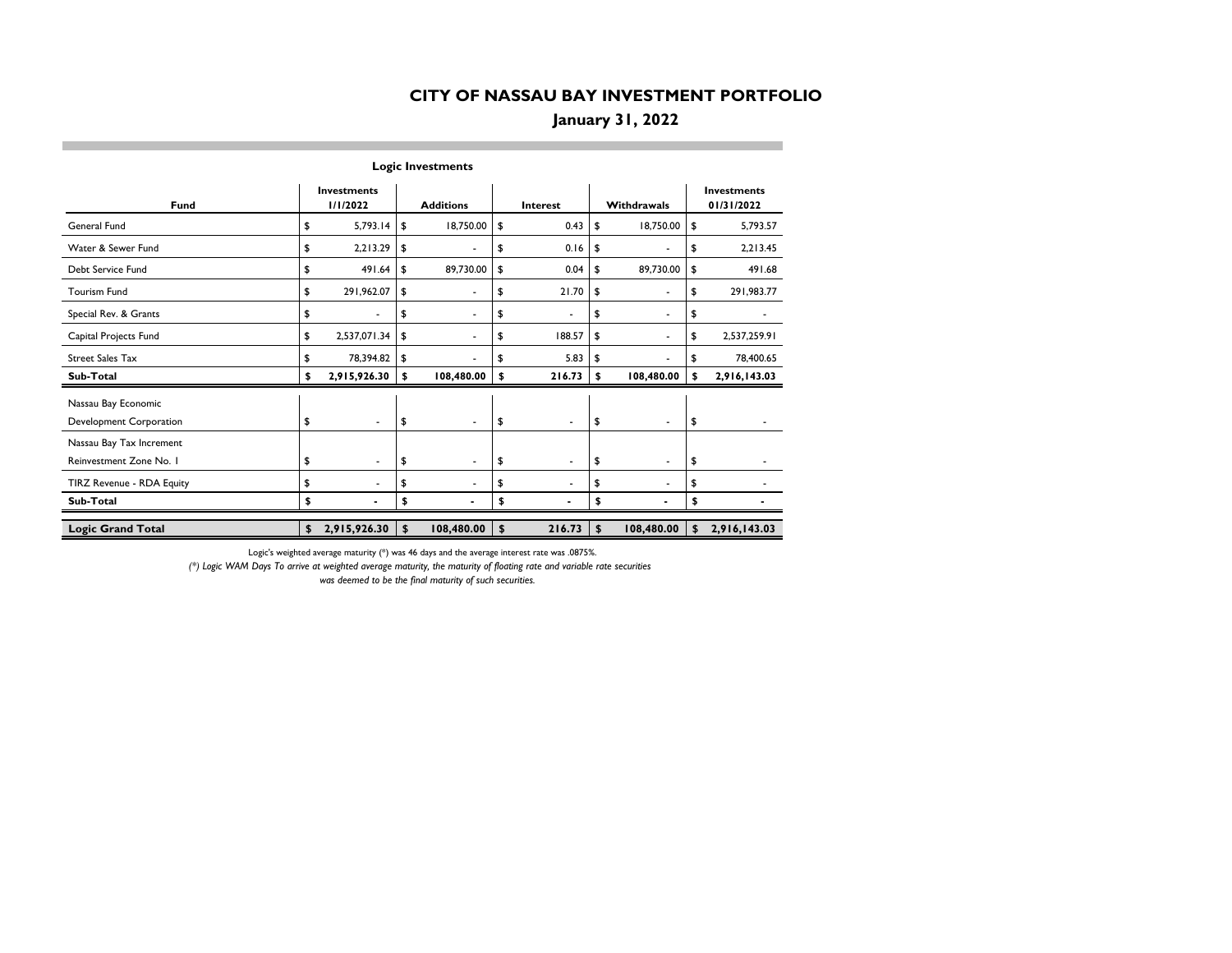### **January 31, 2022**

**Allegiance Bank - DDA & Grant**

DDA Minimum Balance - Qualifies the City for a 1.00 earnings credit on account analysis fees

| <b>DDA</b>             | \$<br>400.000.00 |
|------------------------|------------------|
| <b>Elevation Grant</b> | \$<br>43,729.85  |

#### **Allegiance Bank - MMA**

| Interest Rate 0.62%       |                                |                          |                  |                |          |                |    |             |    |                                  |  |  |  |
|---------------------------|--------------------------------|--------------------------|------------------|----------------|----------|----------------|----|-------------|----|----------------------------------|--|--|--|
| Fund                      | <b>Investments</b><br>1/1/2022 |                          | <b>Additions</b> |                | Interest |                |    | Withdrawals |    | <b>Investments</b><br>01/31/2022 |  |  |  |
| General Fund              | \$                             | 1,978,873.26             | \$               | 888,815.30     | \$       | 1,161.94       | \$ | 397.890.89  | \$ | 2,470,959.61                     |  |  |  |
| Water & Sewer Fund        | \$                             | 1,988,968.98             | \$               | $\blacksquare$ | \$       | 966.82         | \$ | 221,536.66  | \$ | 1,768,399.14                     |  |  |  |
| Debt Service Fund         | \$                             | 84.72                    | \$               | ۰              | \$       | 0.04           | \$ |             | \$ | 84.76                            |  |  |  |
| <b>Tourism Fund</b>       | \$                             | 518,662.16               | \$               | ۰              | \$       | 266.94         | \$ | 13.893.20   | \$ | 505,035.90                       |  |  |  |
| Special Rev. & Grants     | \$                             | 30.38                    | \$               | ۰              | \$       | 0.02           | \$ | ٠           | \$ | 30.40                            |  |  |  |
| Capital Projects Fund     | \$                             | 164,990.13               | \$               | ۰              | \$       | 35.91          | \$ | 149,448.85  | \$ | 15,577.19                        |  |  |  |
| <b>Street Sales Tax</b>   | \$                             | 841,727.11               | \$               |                | \$       | 439.51         | \$ | 3,936.59    | \$ | 838,230.03                       |  |  |  |
| Sub-Total                 | \$                             | 5,493,336.74             | \$               | 888,815.30     | \$       | 2,871.18       | \$ | 786,706.19  | \$ | 5,598,317.03                     |  |  |  |
| Nassau Bay Economic       |                                |                          |                  |                |          |                |    |             |    |                                  |  |  |  |
| Development Corporation   | \$                             | $\blacksquare$           | \$               | ٠              | \$       | ٠              | \$ | ٠           | \$ |                                  |  |  |  |
| Nassau Bay Tax Increment  |                                |                          |                  |                |          |                |    |             |    |                                  |  |  |  |
| Reinvestment Zone No. I   | \$                             | $\overline{\phantom{a}}$ | \$               | $\blacksquare$ | \$       | ٠              | \$ | ٠           | \$ |                                  |  |  |  |
| TIRZ Revenue - RDA Equity | \$                             |                          | \$               | ۰              | \$       | ٠              | \$ |             | \$ |                                  |  |  |  |
| Sub-Total                 | \$                             | $\blacksquare$           | \$               |                | \$       | $\blacksquare$ | \$ |             | \$ |                                  |  |  |  |
| <b>MMA Grand Total</b>    | \$                             | 5,493,336.74             | \$               | 888,815.30     | \$       | 2,871.18       | \$ | 786,706.19  | \$ | 5,598,317.03                     |  |  |  |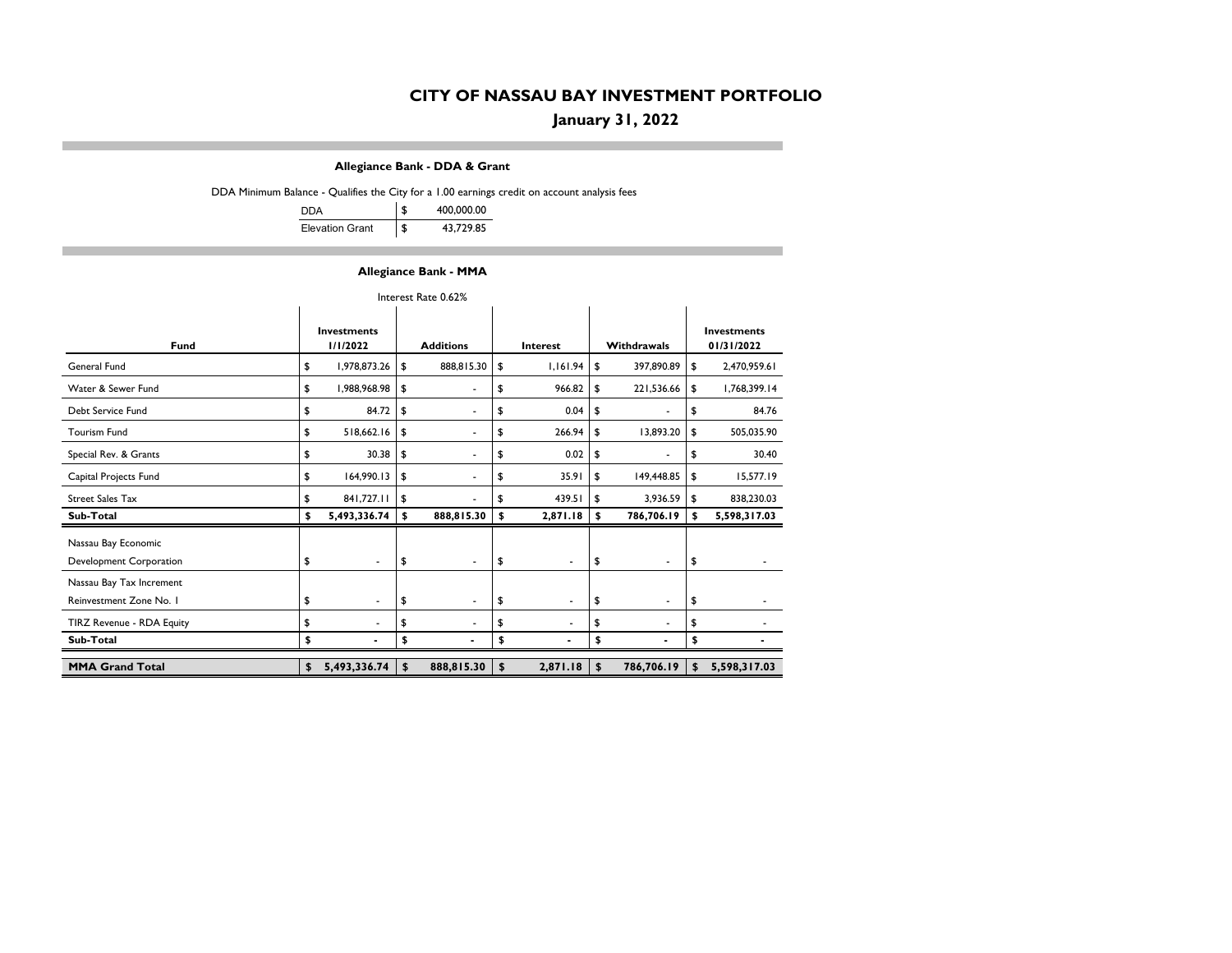## **January 31, 2022**

#### **Allegiance Bank - Int. Bearing Sweep Acct.**

| Sweep Account to collect all excess over \$400,000 minimum in DDA |                                 |                         |                      |                    |
|-------------------------------------------------------------------|---------------------------------|-------------------------|----------------------|--------------------|
|                                                                   |                                 | <b>Weighted Average</b> | \$<br>348,799.21     |                    |
|                                                                   | Ending Balance as of 01/31/2022 |                         | \$<br>195,874.87     |                    |
|                                                                   |                                 | <b>Interest Rate</b>    | 0.20%                |                    |
|                                                                   |                                 | Interest Earned         | \$<br>65.40          |                    |
|                                                                   |                                 | <b>Investments</b>      |                      | <b>Investments</b> |
| Fund                                                              |                                 | 1/1/2022                | Interest             | 01/31/2022         |
| <b>General Fund</b>                                               | \$                              |                         | \$<br>ä,             | \$                 |
| Water & Sewer Fund                                                | \$                              |                         | \$<br>٠              | \$                 |
| Debt Service Fund                                                 | \$                              |                         | \$                   | \$                 |
| <b>Tourism Fund</b>                                               | \$                              | 74,926.92               | \$<br>65.40          | \$<br>195,874.87   |
| Special Rev. & Grants                                             | \$                              |                         | \$<br>٠              | \$                 |
| Capital Projects Fund                                             | \$                              |                         | \$                   | \$                 |
| <b>Street Sales Tax</b>                                           | \$                              |                         | \$                   | \$                 |
| Sub-Total                                                         | \$                              | 74,926.92               | \$<br>65.40          | \$<br>195,874.87   |
| Nassau Bay Economic                                               |                                 |                         |                      |                    |
| Development Corporation                                           | \$                              |                         | \$                   | \$                 |
| Nassau Bay Tax Increment                                          |                                 |                         |                      |                    |
| Reinvestment Zone No. I                                           | \$                              |                         | \$<br>٠              | \$                 |
| TIRZ Revenue - RDA Equity                                         | \$                              |                         | \$                   | \$                 |
| Sub-Total                                                         | \$                              |                         | \$<br>$\overline{a}$ | \$                 |
| <b>Sweep Grand Total</b>                                          | \$                              | 74,926.92               | \$<br>65.40          | \$<br>195,874.87   |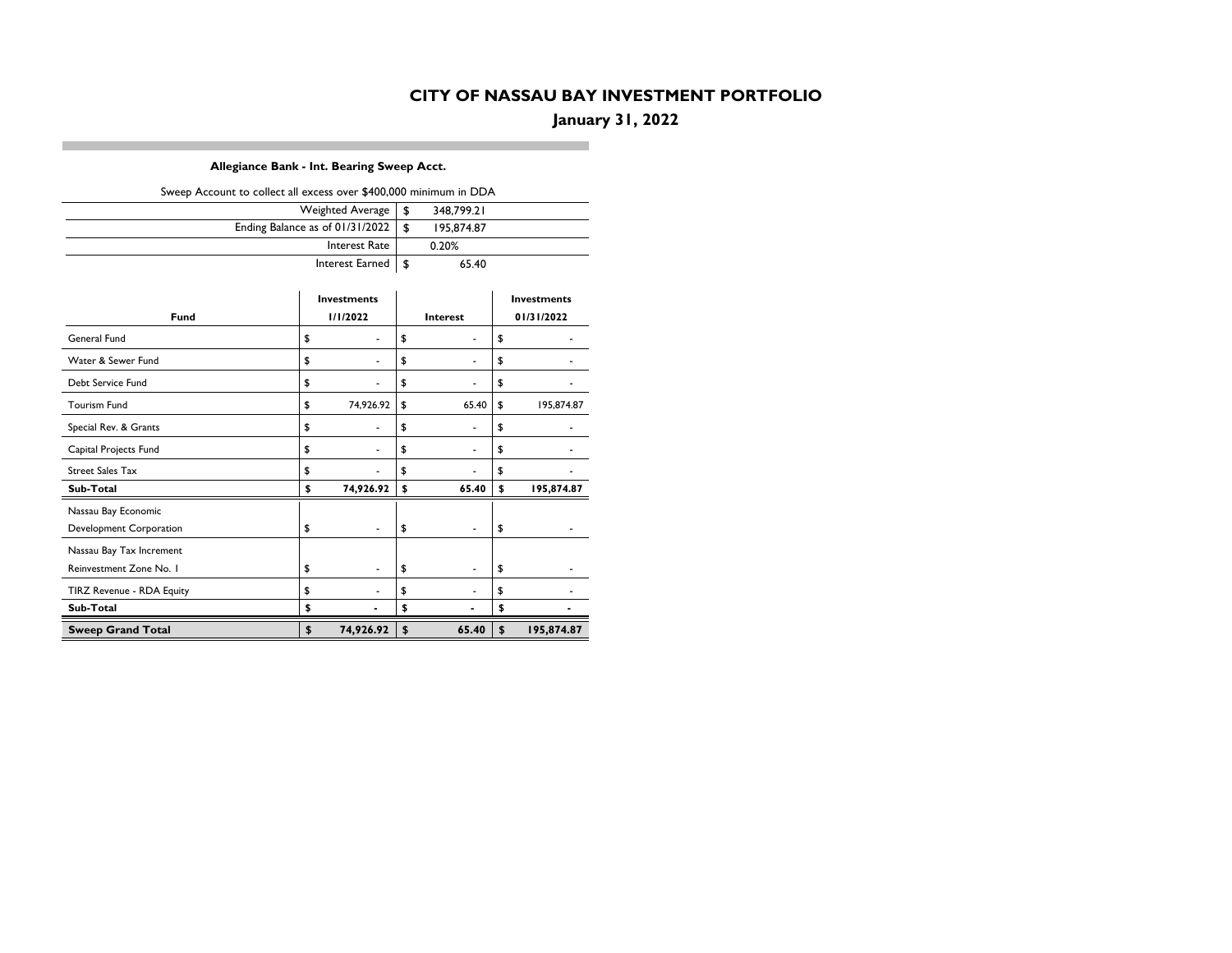## **January 31, 2022**

|                                  |                         |                          |      | <b>U.S Treasury Securities</b> |                 |               |                          |                                  |
|----------------------------------|-------------------------|--------------------------|------|--------------------------------|-----------------|---------------|--------------------------|----------------------------------|
|                                  |                         | General Fund \$          |      | 197,783.74                     |                 |               |                          |                                  |
|                                  |                         | Tourism Fund \$          |      | 200,407.34                     |                 |               |                          |                                  |
|                                  |                         | Fed. Gov. Oblig. Fd   \$ |      | 125.00                         |                 |               |                          |                                  |
|                                  |                         | Total Investments \$     |      | 398,316.08                     |                 |               |                          |                                  |
|                                  | Investments<br>1/1/2022 | <b>Additions</b>         |      | Interest                       | <b>Discount</b> | Premium       | Withdrawals              | <b>Investments</b><br>01/31/2022 |
| T-Note 3yr .125% (General Fd.)   |                         | 200,000.00 \$            |      | $136.74$ \$                    | 2,228.00        |               | 125.00                   | 197,783.74                       |
| T-Note 3yr 1% (Tourism Fd.)      |                         | 200,000.00 \$            |      | $263.74$ \$                    | $\blacksquare$  | $143.60$ \ \$ | $\overline{\phantom{a}}$ | 200,407.34                       |
| <b>Total Treasury Securities</b> | ۰.                      | 400,000.00               | - 56 | 400.48                         | $2,228.00$ \$   | $143.60$ \ \$ | 125.00                   | 398,191.08                       |

**COL**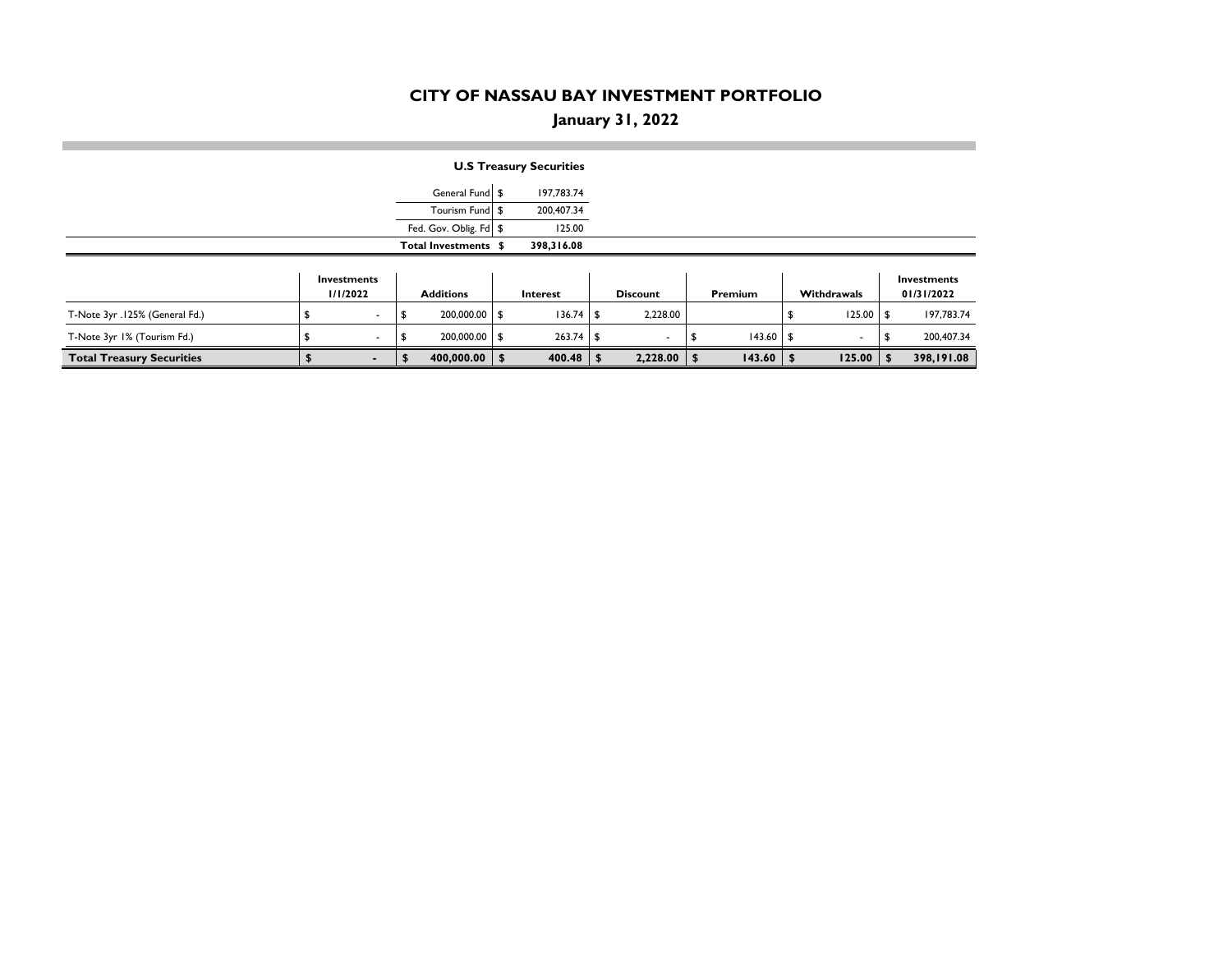## **January 31, 2022**

|                                                  | <b>Certificates of Deposit</b> |               |    |                                |     |                                 |    |              |    |                |    |                                  |  |
|--------------------------------------------------|--------------------------------|---------------|----|--------------------------------|-----|---------------------------------|----|--------------|----|----------------|----|----------------------------------|--|
|                                                  |                                |               |    |                                |     | General Fund \$                 |    | 947.284.92   |    |                |    |                                  |  |
|                                                  |                                |               |    |                                |     | Tourism Fund \$                 |    | 248, 122.31  |    |                |    |                                  |  |
|                                                  |                                |               |    |                                |     | Fed. Gov. Oblig. Fd \$          |    | 1,366.67     |    |                |    |                                  |  |
|                                                  |                                |               |    |                                |     | Total Investments \$            |    | 1,196,773.90 |    |                |    |                                  |  |
|                                                  |                                |               |    | <b>Investments</b><br>1/1/2022 |     | <b>Additions</b>                |    | Interest     |    | Withdrawals    |    | <b>Investments</b><br>01/31/2022 |  |
| Citibank CD 3yr 3.10% (Gen. Fd.)                 |                                |               | \$ | 192,840.13                     | \$  |                                 | \$ | 145.23       | \$ | 192,985.36     | \$ |                                  |  |
| Wells Fargo Bank CD 3yr 3.10% (Gen. Fd.)         |                                |               | \$ | 190,371.12                     | \$  | ÷                               | \$ | 145.23       | \$ | 190,516.35     | \$ |                                  |  |
| Luana Savings Bank CD 3yr 0.40% (Gen. Fd.)       |                                |               | \$ | 249,109.15                     | \$  |                                 | \$ | 84.59        | \$ |                | \$ | 249,193.74                       |  |
| 1st Financial Bank USA CD 1.5yr 0.10% (Gen. Fd.) |                                |               | \$ | 249,007.50                     | \$  | $\overline{\phantom{a}}$        | \$ | 21.15        | \$ | 21.15          | \$ | 249,007.50                       |  |
| Goldman Sachs Bank CD 2yr 0.20% (Gen Fd.)        |                                |               | \$ | 249,040.94                     | \$  |                                 | \$ | 42.30        | \$ | 42.30          | \$ | 249,040.94                       |  |
| Safra National Bank CD Iyr 0.30% (Gen Fd.)       |                                |               | \$ | ä,                             | \$  | 200,000.00                      | \$ | 42.74        | \$ | $\blacksquare$ | \$ | 200,042.74                       |  |
| BMW Bank CD 2.5yr 0.25% (Tourism Fd.)            |                                |               | \$ | 248,069.65                     | \$  | ÷                               | \$ | 52.66        | \$ | $\blacksquare$ | \$ | 248, 122.31                      |  |
| <b>Total CDAR Investments</b>                    |                                |               | \$ | 1,378,438.48                   | \$  | 200,000.00                      | \$ | 533.90       | \$ | 383,565.15     | \$ | 1,195,407.23                     |  |
|                                                  |                                |               |    |                                |     | <b>CD Maturities By Quarter</b> |    |              |    |                |    |                                  |  |
|                                                  | <b>■</b> Safra                 | 1st Financial |    | <b>■</b> Luana                 | BMW | Goldman                         |    |              |    |                |    |                                  |  |
| 600,000.00                                       |                                |               |    |                                |     |                                 |    |              |    |                |    |                                  |  |
| 500,000.00                                       |                                |               |    |                                |     |                                 |    |              |    |                |    |                                  |  |
| 400,000.00                                       |                                |               |    |                                |     |                                 |    |              |    |                |    |                                  |  |
| 300,000.00                                       |                                |               |    |                                |     |                                 |    |              |    |                |    |                                  |  |
|                                                  |                                |               |    |                                |     |                                 |    |              |    |                |    |                                  |  |
| 200,000.00                                       |                                |               |    |                                |     |                                 |    |              |    |                |    |                                  |  |
| 100,000.00                                       |                                |               |    |                                |     |                                 |    |              |    |                |    |                                  |  |
|                                                  | Q1 FY23                        | Q2 FY23       |    | Q3 FY23                        |     | Q1 FY24                         |    |              |    |                |    |                                  |  |

**COLL**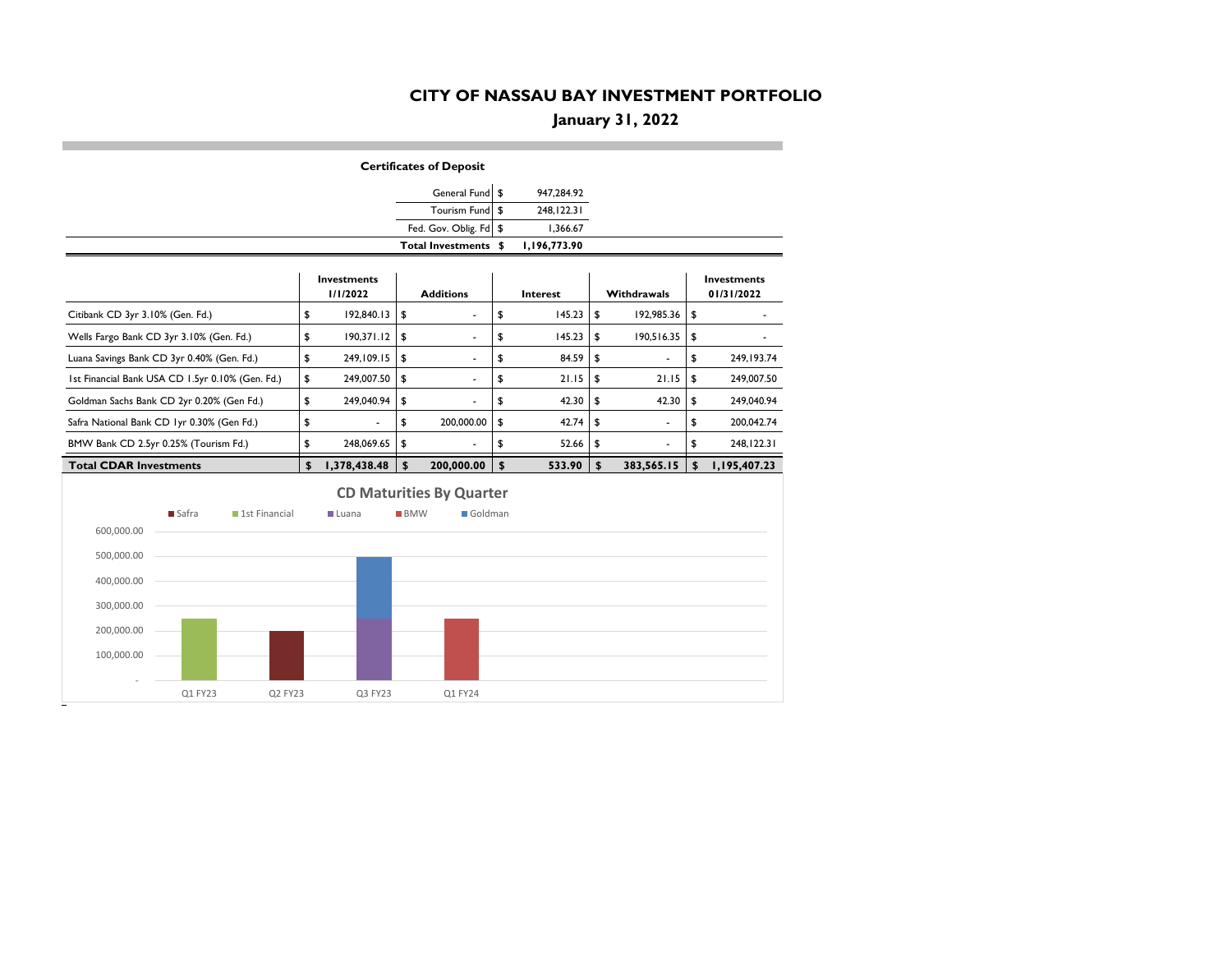### **January 31, 2022**

**Economic Development Corporation**

**COL** 

|                                              | Investments       |     |                  |  |              |  |                    |  | Investments |
|----------------------------------------------|-------------------|-----|------------------|--|--------------|--|--------------------|--|-------------|
|                                              | 1/1/2022          |     | <b>Additions</b> |  | Interest     |  | <b>Withdrawals</b> |  | 01/31/2022  |
| Texpool - EDC - Int. Rate 0.0381%            | $125.776.44$ \ \$ |     | $30.034.09$ \$   |  | $4.44$ \ \$  |  | $3.000.00$ \\$     |  | 152.814.97  |
| TCB - EDC BizReward Checking                 | 20,402.61         | 1 S | ۰.               |  | ٠.           |  |                    |  | 20,402.61   |
| TCB - EDC BizReward Savings - Int. Rate .20% | 244.524.08 \$     |     | ۰.               |  | $41.54$ \ \$ |  |                    |  | 244.565.62  |
| <b>Total EDC Investments</b>                 | 390,703.13        |     | 30.034.09        |  | 45.98        |  | 3.000.00           |  | 417,783.20  |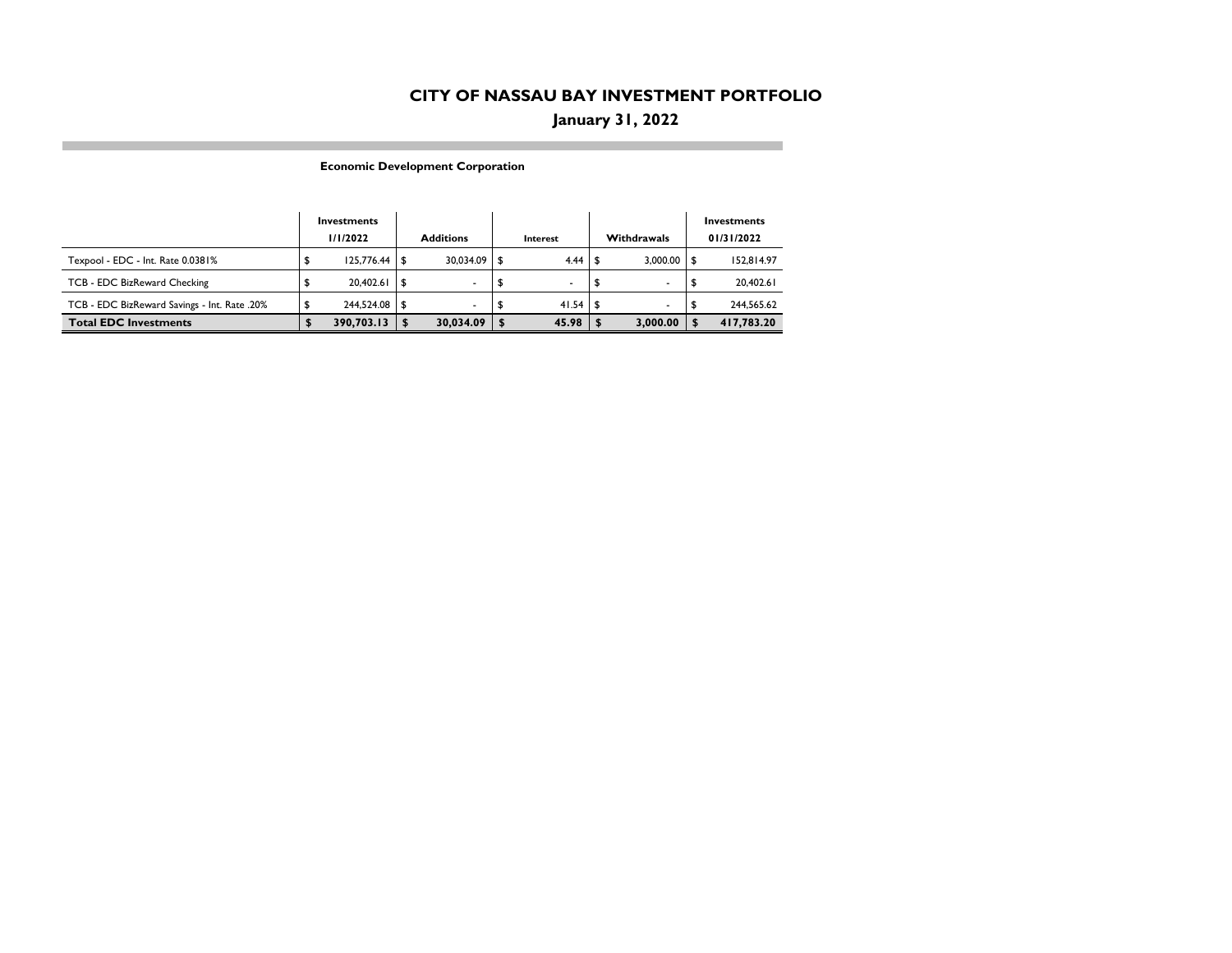### **January 31, 2022**

**Nassau Bay Redevelopment Authority**

**COLL** 

|                                              | Investments     |    |                          |     |              |                    | Investments |
|----------------------------------------------|-----------------|----|--------------------------|-----|--------------|--------------------|-------------|
|                                              | 1/1/2022        |    | <b>Additions</b>         |     | Interest     | <b>Withdrawals</b> | 01/31/2022  |
| Logic - RDA - Int. Rate .0875%               | 292,638.86 \$   |    | $\overline{\phantom{a}}$ |     | $17.06$ \ \$ | $108.480.00$ \ \$  | 184,175.92  |
| TCB - CD 3yr 1.85%                           | $164,316.70$ \$ |    | ٠                        | -56 | $257.67$ \$  | $\sim$             | 164,574.37  |
| TCB - RDA BizReward Checking                 | $20,403.50$ \$  |    | ۰                        | ъ   | ۰            | ٠                  | 20,403.50   |
| TCB - RDA BizReward Savings - Int. Rate .20% | 143,894.68 \$   |    | ۰                        |     | $24.44$ \ \$ |                    | 143.919.12  |
| <b>Total RDA Investments</b>                 | 621,253.74      | -S | $\overline{\phantom{a}}$ |     | 299.17       | 108,480.00         | 513,072.91  |